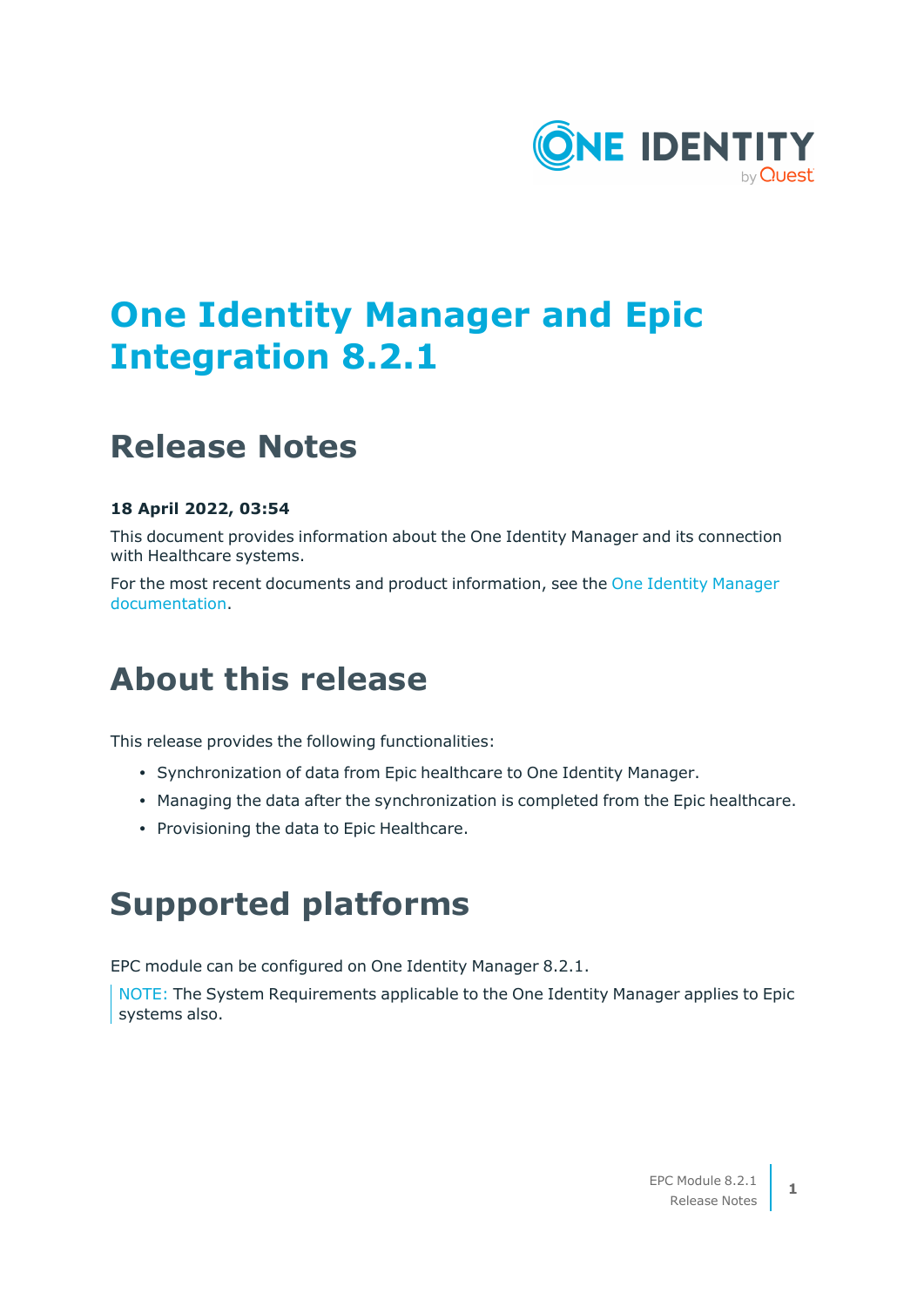## **New features**

New features from the integration of One Identity Manager and Epic Target system:

- An administrator of One Identity Manager can synchronize the data from Epic target system into the One Identity Manager.
- An administrator of One Identity Manager can create, update and delete an EPCUser through One Identity Manager using the EPC module which will be provisioned to target system.
- An administrator of One Identity Manager can assign EmpTemplate, SubTemplate External Identifiers, Identity ID and Managers to an EPC User which will be provisioned to target system.
- An administrator of One Identity Manager can synchronize and provision the link between Epic EMP and SER records.

### **Enhancements**

The following is a list of enhancements implemented in EPC Module 8.2.1.

#### **Table 1: General enhancements**

| <b>Enhancement</b>                                                                            | <b>Issue</b><br>ΙD |
|-----------------------------------------------------------------------------------------------|--------------------|
| The EPCUserDemographics outstanding objects can now be pushed in to the<br>target Epic system | 293656             |

### **Resolved issues**

The following is a list of issues addressed in this release.

#### **Table 2: Resolved issues**

| <b>Resolved Issue</b>                                                                                      | <b>Issue</b><br><b>ID</b> |
|------------------------------------------------------------------------------------------------------------|---------------------------|
| Unable to delete EPCUser account when there are associated child records<br>such as ExternalID, IdentityID | 292835                    |
| EPCUser single object synchronization does not synchronize user<br>demographics                            | 293633                    |

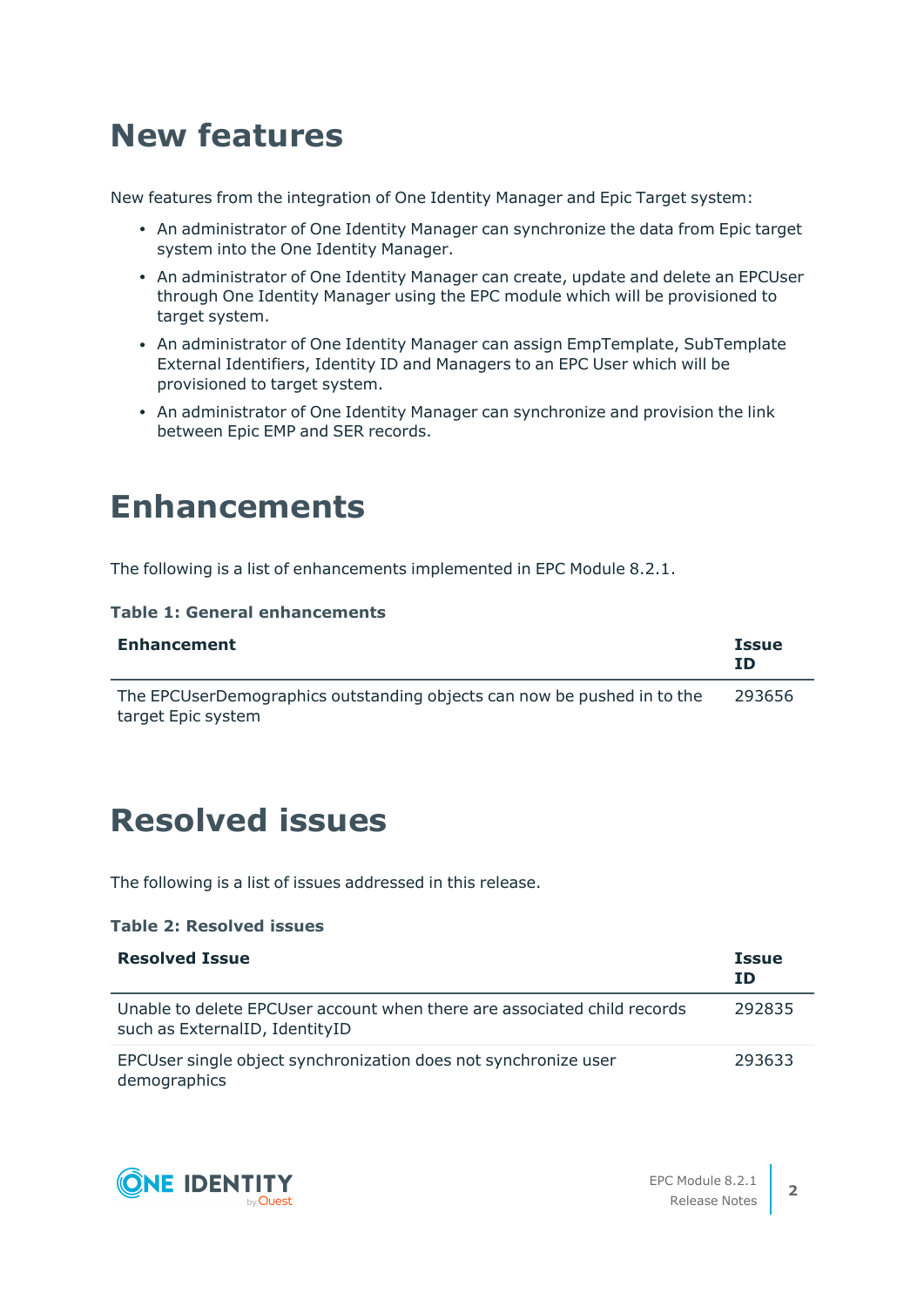| <b>Resolved Issue</b>                                                                                                          | <b>Issue</b><br>ΙD |
|--------------------------------------------------------------------------------------------------------------------------------|--------------------|
| EPCUserIdentityID delete event process chain not required since target Epic<br>system does not support removal of Identity IDs | 293653             |
| EMPTemplate assignment to the Epic EMP User fails, when a new row is<br>inserted via security Matrix                           | 261176             |
| EMPTemplate and SubTemplate Category Drop Down option is not enabled                                                           | 260894             |
| EPCUser table missing read permission for users, not allowing users to view<br>the EPIC account.                               | 259867             |

### **Known issues**

The following is a list of issues, including those attributed to third-party products, known to exist at the time of release.

#### **Table 3: Known issues**

| <b>Known Issue</b>                                                                                  | <b>Issue</b><br>ΙD |
|-----------------------------------------------------------------------------------------------------|--------------------|
| F1 help does not load when you click the <b>Overview</b> form for the first time.                   | 256688             |
| Workaround: Click any of the master data forms before you open F1 help for<br><b>Overview form.</b> |                    |

### **System Requirements**

Ensure that your system meets the following minimum hardware and system requirements before installing One Identity Manager. For more detailed information about system prerequisites, see the One Identity Manager Installation Guide.

NOTE: When setting up a virtual environment, carefully consider the configuration aspects such as CPU, memory availability, I/O subsystem, and network infrastructure to ensure the virtual layer has the necessary resources available. Please consult [One](https://support.oneidentity.com/essentials/support-guide#tab3) [Identity's](https://support.oneidentity.com/essentials/support-guide#tab3) Product Support Policies for more information on environment virtualization.

Every One Identity Manager installation can be virtualized. Ensure that performance and resources are available to the respective One Identity Manager component according to system requirements. Ideally, resource assignments for the database server are fixed. Virtualization of a One Identity Manager installation should only be attempted by experts with strong knowledge of virtualization techniques.

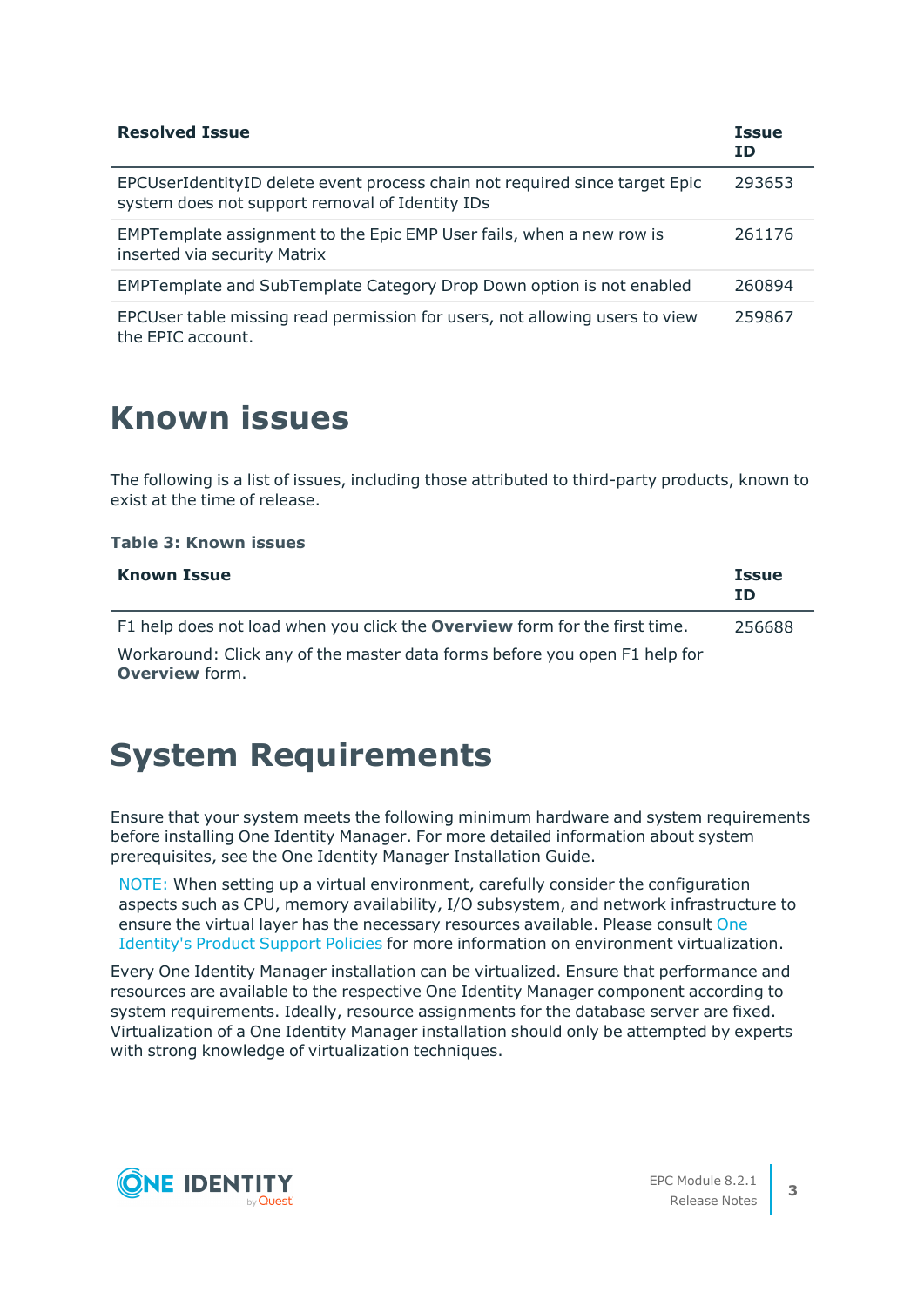### **Minimum requirements for the database server**

A server must meet the following system requirements for installation of a One Identity Manager database. Depending on the number of One Identity Manager modules and the accounts managed in One Identity Manager, the requirements for working memory, hard disk storage, and processors may be significantly greater than the minimum requirements.

| <b>Requirement</b> | <b>Details</b>                                                                                                |
|--------------------|---------------------------------------------------------------------------------------------------------------|
| Processor          | 8 physical cores with 2.5 GHz+ frequency<br>(non-production)                                                  |
|                    | 16 physical cores with 2.5 GHz+ frequency<br>(production)                                                     |
|                    | NOTE: 16 physical cores are recom-<br>mended on the grounds of performance.                                   |
| Memory             | 16 GB+ RAM (non-production)                                                                                   |
|                    | 64 GB+ RAM (production)                                                                                       |
| Free disk space    | 100 GB                                                                                                        |
| Operating system   | Windows operating systems                                                                                     |
|                    | • Note the requirements from Microsoft<br>for the installed SQL Server version.                               |
|                    | UNIX and Linux operating systems                                                                              |
|                    | • Note the minimum requirements<br>given by the operating system<br>manufacturer for SQL Server<br>databases. |
| Software           | <b>SQL Server</b>                                                                                             |
|                    | • SQL Server 2019 Standard Edition<br>(64-bit) with the current cumulative<br>update                          |
|                    | NOTE: The cumulative update 2 for<br>SQL Server 2019 is not supported.                                        |
|                    | • SQL Server 2017 Standard Edition<br>(64-bit) with the current<br>cumulative update                          |
|                    | NOTE: For performance reasons,<br>the use of SQL Server Enterprise                                            |

#### **Table 4: Database Server Minimum requirements**

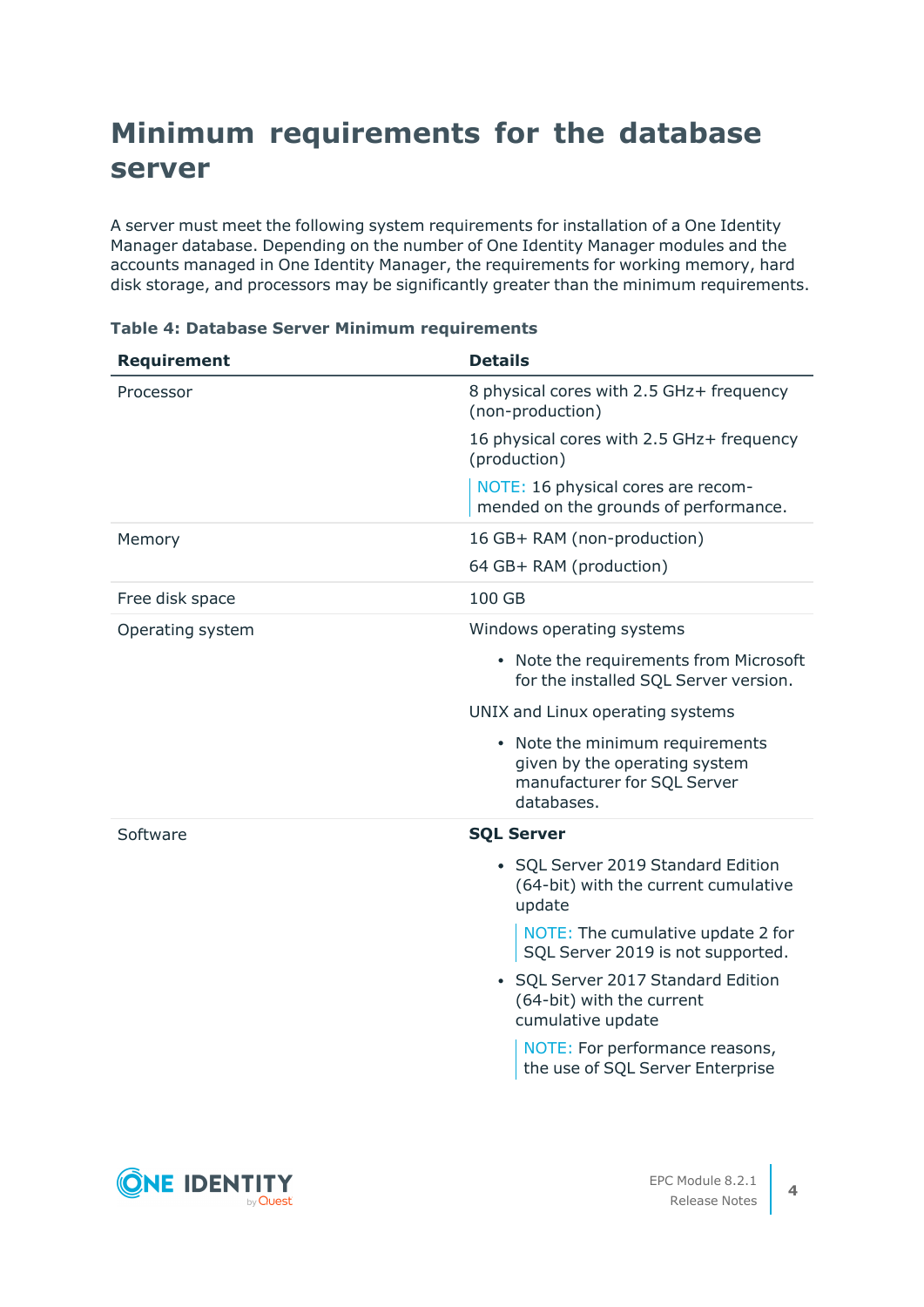| <b>Requirement</b> | <b>Details</b>                                                                                      |
|--------------------|-----------------------------------------------------------------------------------------------------|
|                    | Edition is recommended for live<br>systems.                                                         |
|                    | • Compatibility level for<br>databases: SQL Server 2017<br>(140)                                    |
|                    | • Default sort schema: case-<br>insensitive, SQL_Latin1_<br>General_CP1_CI_AS<br>(Recommended)      |
|                    | $CQ$ $CQ$ $CQ$ $CQ$ $CQ$ $CQ$ $CQ$ $CQ$ $CQ$ $CQ$ $CQ$ $CQ$ $CQ$ $CQ$ $CQ$ $CQ$ $CQ$ $CQ$ $CQ$ $CQ$ |

• SOL Server Management Studio (recommended)

NOTE: The minimum requirements listed above are considered to be for general use. With each custom One Identity Manager deployment these values may need to be increased to provide ideal performance. To determine production hardware requirements, it is strongly recommended to consult a qualified One Identity Partner or the One Identity Professional Services team. Failure to do so may result in poor database performance.

For additional hardware recommendations, read the KB article [https://sup](https://sup-port.oneidentity.com/identity-manager/kb/290330/how-to-configure-settings-as-per-the-system-information-overview)[port.oneidentity.com/identity-manager/kb/290330/how-to-configure-settings-as-per](https://sup-port.oneidentity.com/identity-manager/kb/290330/how-to-configure-settings-as-per-the-system-information-overview)[the-system-information-overview](https://sup-port.oneidentity.com/identity-manager/kb/290330/how-to-configure-settings-as-per-the-system-information-overview), which outlines the System Information Overview available within One Identity Manager.

NOTE:In virtual environments, you must ensure that the VM host provides performance and resources to the database server according to system requirements. Ideally, resource assignments for the database server are fixed. Furthermore, optimal I/O performance must be provided, in particular for the database server. For more information about virtual environments, see Product [Support](https://support.oneidentity.com/essentials/support-guide) Policies.

### **Minimum requirements for the service server**

The following system prerequisites must be fulfilled to install the One Identity Manager Service on a server.

#### **Table 5: Service Server Minimum requirements**

| Requirement           | <b>Details</b>                 |
|-----------------------|--------------------------------|
| Processor             | 8 physical cores with 2.5 GHz+ |
| Memory                | 16 GB RAM                      |
| Free disk space 40 GB |                                |

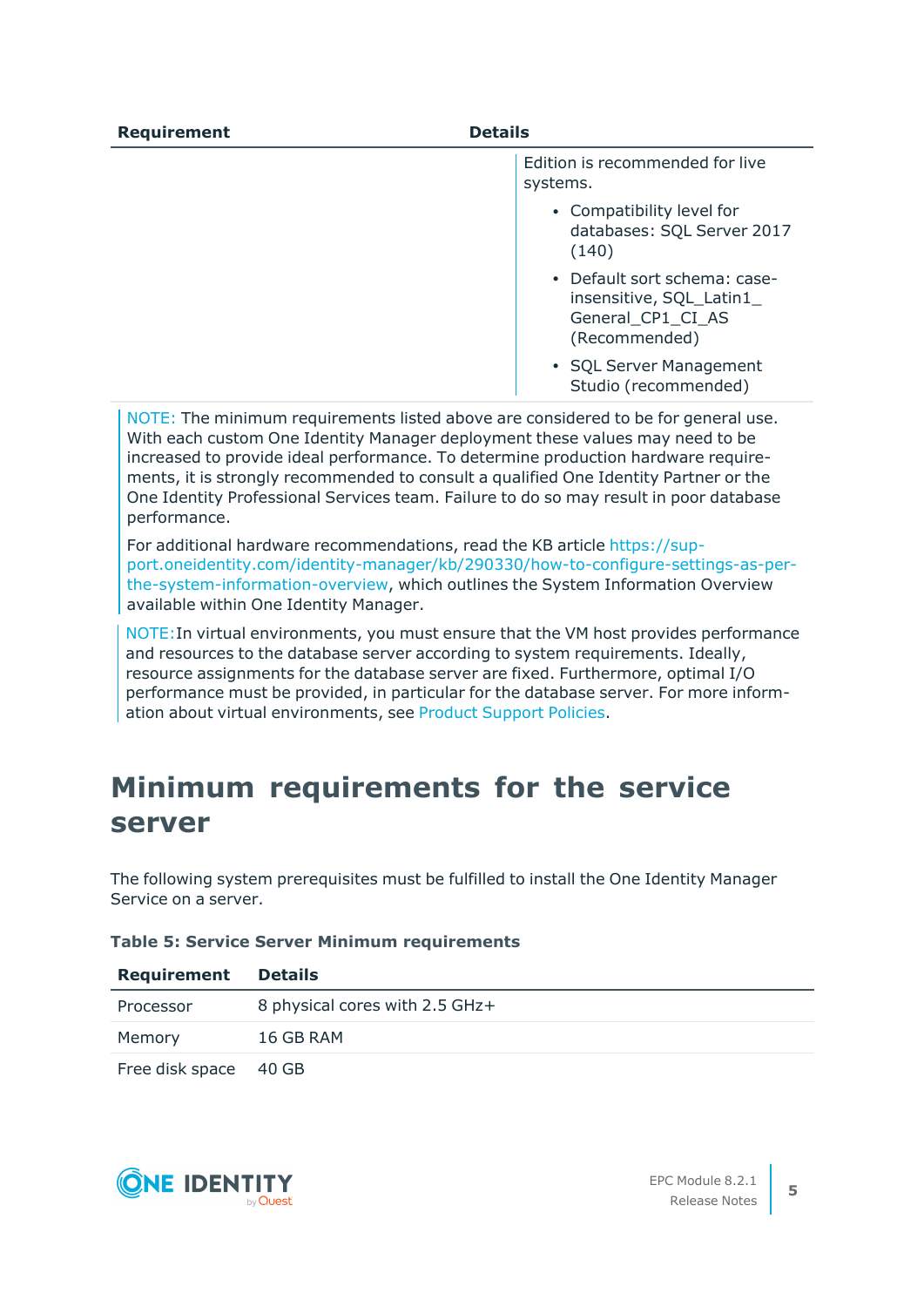| <b>Requirement</b>     | <b>Details</b>                                                                                                    |  |  |  |
|------------------------|-------------------------------------------------------------------------------------------------------------------|--|--|--|
| Operating<br>system    | Windows operating systems                                                                                         |  |  |  |
|                        | Following versions are supported:                                                                                 |  |  |  |
|                        | • Windows Server 2022                                                                                             |  |  |  |
|                        | • Windows Server 2019                                                                                             |  |  |  |
|                        | • Windows Server 2016                                                                                             |  |  |  |
|                        | • Windows Server 2012 R2                                                                                          |  |  |  |
|                        | • Windows Server 2012                                                                                             |  |  |  |
|                        | Linux operating systems                                                                                           |  |  |  |
|                        | • Linux operation system (64 bit) supported by the Mono project or<br>Docker images provided by the Mono project. |  |  |  |
| Additional<br>Software | Windows operating systems                                                                                         |  |  |  |
|                        | • Microsoft .NET Framework version 4.7.2 or later                                                                 |  |  |  |
|                        | NOTE: Take the target system manufacturer's recom-<br>mendations for connecting the target system into account.   |  |  |  |
|                        | <b>Linux operating systems</b>                                                                                    |  |  |  |
|                        | • Mono 5.14 or later                                                                                              |  |  |  |

## **Minimum requirements for clients**

#### **Table 6: Client Minimum requirements**

| <b>Requirement</b>     | <b>Details</b>                                                                                                                                                                                                                                                     |  |  |
|------------------------|--------------------------------------------------------------------------------------------------------------------------------------------------------------------------------------------------------------------------------------------------------------------|--|--|
| Processor              | 4 physical cores with 2.5 GHz                                                                                                                                                                                                                                      |  |  |
| Memory                 | $4$ GB+ RAM                                                                                                                                                                                                                                                        |  |  |
| Free disk space        | 1 GB                                                                                                                                                                                                                                                               |  |  |
| Operating system       | <b>Windows operating systems</b><br>• Windows $11 (x64)$<br>• Windows 10 (32 bit or 64 bit) version 1511 or later<br>• Windows 8.1 (32 bit or 64 bit) with the current service pack<br>• Windows 7 (32 bit or non-Itanium 64 bit) with the current<br>service pack |  |  |
| Additional<br>Software | <b>Windows operating systems</b><br>Microsoft, NET Framework version 4.7.2 or later<br>$\bullet$                                                                                                                                                                   |  |  |

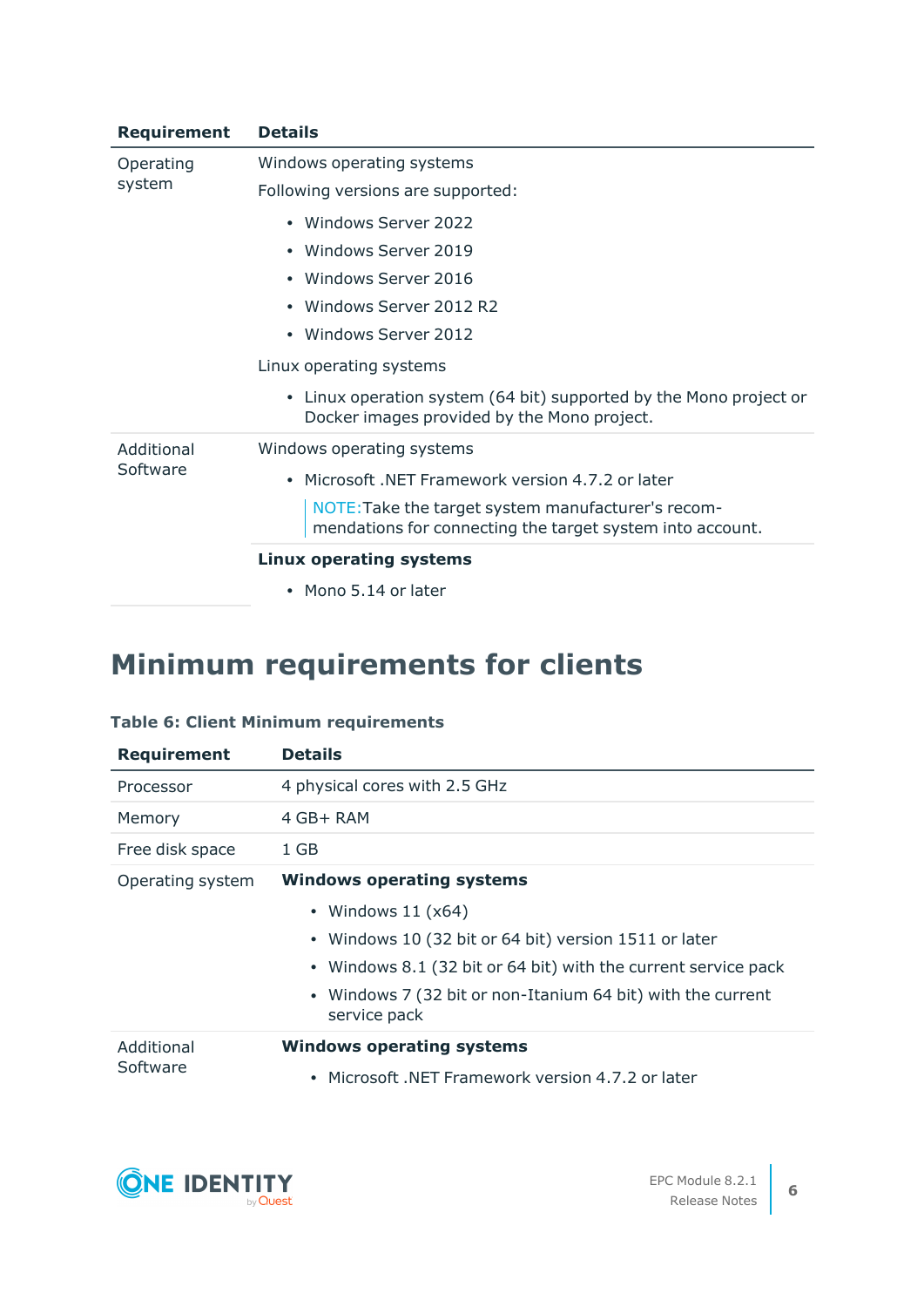| <b>Requirement</b> | <b>Details</b>                     |  |  |  |
|--------------------|------------------------------------|--|--|--|
|                    | • Microsoft Edge WebView2          |  |  |  |
| Supported          | • Firefox (release channel)        |  |  |  |
| browsers           | • Chrome (release channel)         |  |  |  |
|                    | • Microsoft Edge (release channel) |  |  |  |

### **Minimum requirements for the Web Server**

The following system prerequisites must be fulfilled to install web applications on a web server.

|  |  | <b>Table 7: Web Server Minimum requirements</b> |
|--|--|-------------------------------------------------|
|  |  |                                                 |

| <b>Requirement</b> | <b>Details</b>                                                                                                                                                                                                       |  |  |
|--------------------|----------------------------------------------------------------------------------------------------------------------------------------------------------------------------------------------------------------------|--|--|
| Processor          | 4 physical cores 1.65 GHz+                                                                                                                                                                                           |  |  |
| Memory             | 4 GB RAM                                                                                                                                                                                                             |  |  |
| Free disk space    | 40 GB                                                                                                                                                                                                                |  |  |
| Operating          | Windows operating systems                                                                                                                                                                                            |  |  |
| system             | • Windows Server 2022                                                                                                                                                                                                |  |  |
|                    | • Windows Server 2019                                                                                                                                                                                                |  |  |
|                    | • Windows Server 2016                                                                                                                                                                                                |  |  |
|                    | • Windows Server 2012 R2                                                                                                                                                                                             |  |  |
|                    | • Windows Server 2012                                                                                                                                                                                                |  |  |
|                    | Linux operating systems                                                                                                                                                                                              |  |  |
|                    | • Linux operation system (64 bit) supported by the Mono project or<br>Docker images provided by the Mono project. Please note the<br>operating system manufacturer's minimum requirements for<br>Apache HTTP Server. |  |  |
| Additional         | Windows operating systems                                                                                                                                                                                            |  |  |
| Software           | Microsoft, NET Framework version 4.7.2 or later                                                                                                                                                                      |  |  |
|                    | Microsoft Internet Information Service 10 or 8.5 or 8 or 7.5 or 7<br>$\bullet$<br>with ASP.NET 4.7.2 and Role Services:                                                                                              |  |  |
|                    | • Web Server > Common HTTP Features > Static Content                                                                                                                                                                 |  |  |
|                    | Web Server > Common HTTP Features > Default<br>Document                                                                                                                                                              |  |  |

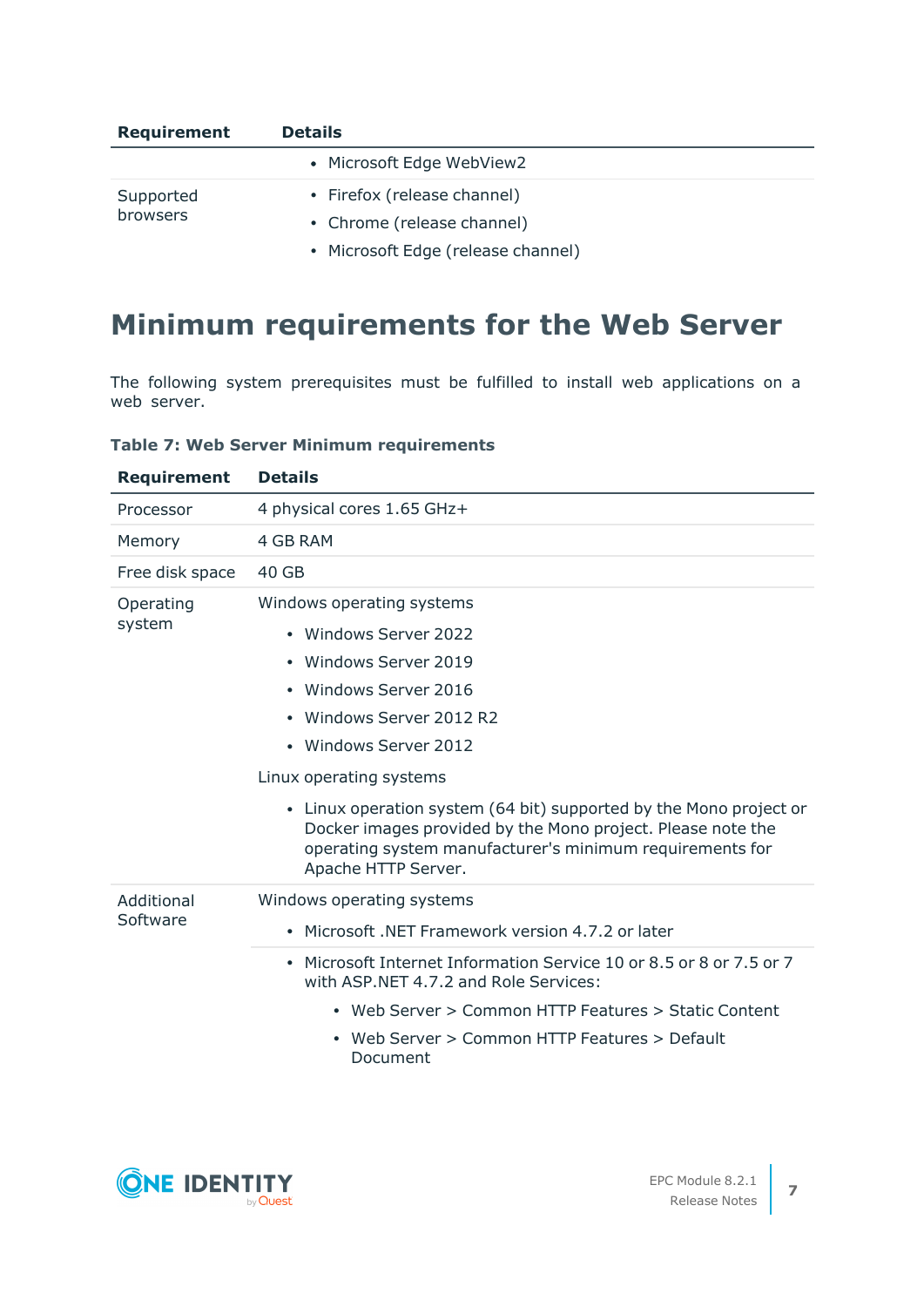- Web Server > Application Development > ASP.NET
- Web Server > Application Development > .NET Extensibility
- Web Server > Application Development > ISAPI Extensions
- Web Server > Application Development > ISAPI Filters
- Web Server > Security > Basic Authentication
- Web Server > Security > Windows Authentication
- Web Server > Performance > Static Content Compression
- Web Server > Performance > Dynamic Content Compression

#### **Linux operating systems**

- NTP Client
- Mono 5.14 or later
- Apache HTTP Server 2.0 or 2.2 with following modules:
	- mod mono
	- rewrite
	- ssl (optional)

### **Minimum requirements for the Application Server**

The following system prerequisites must be fulfilled for installation of the application server.

#### **Table 8: Application Server Minimum requirements**

| <b>Requirement</b>  | <b>Details</b>                 |
|---------------------|--------------------------------|
| Processor           | 8 physical cores with 2.5 GHz+ |
| Memory              | 8 GB RAM                       |
| Free disk space     | 40 GB                          |
| Operating<br>system | Windows operating systems      |
|                     | • Windows Server 2022          |
|                     |                                |



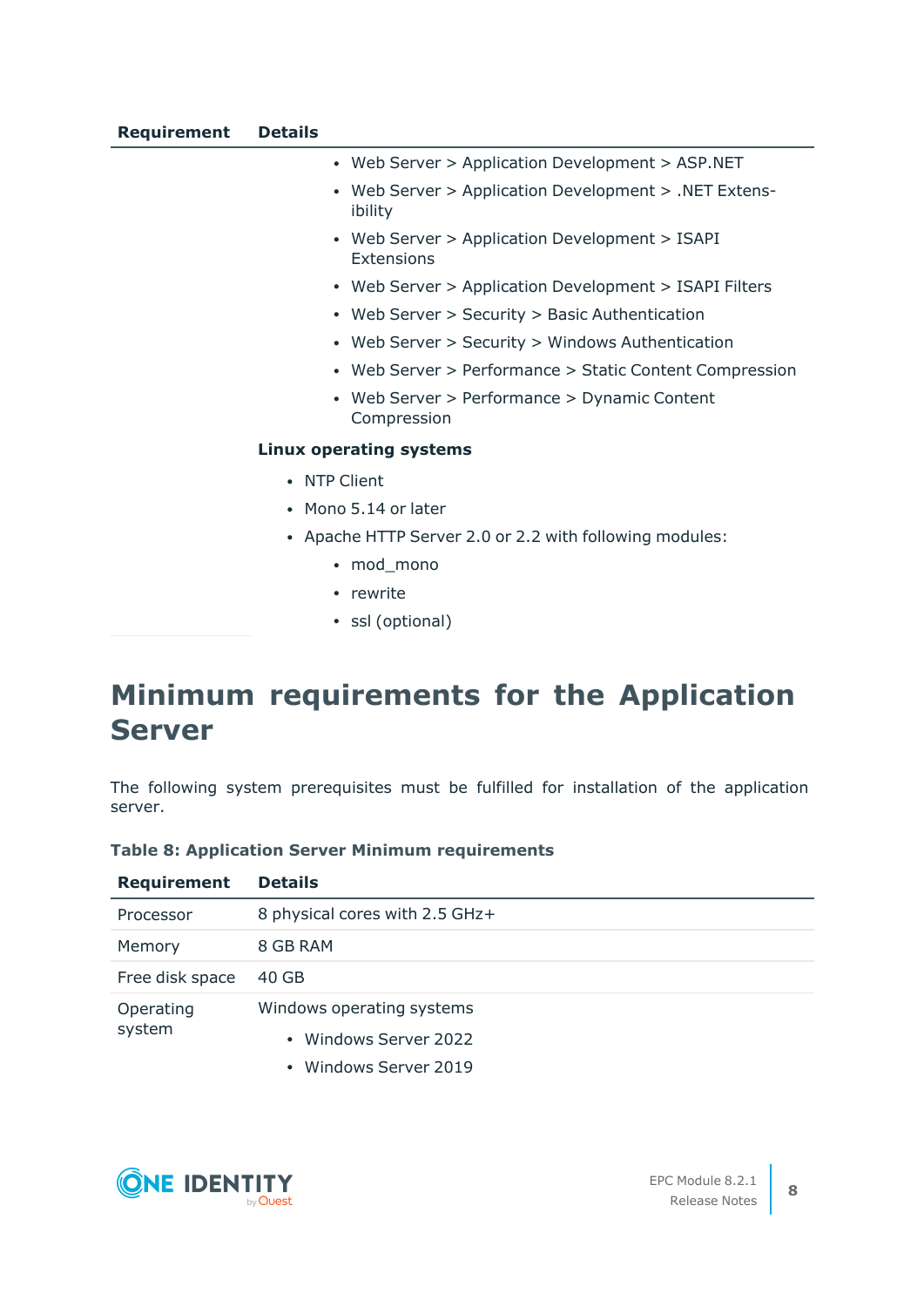| <b>Requirement</b>     | <b>Details</b>                                                                                                                                                                                                       |
|------------------------|----------------------------------------------------------------------------------------------------------------------------------------------------------------------------------------------------------------------|
|                        | • Windows Server 2016                                                                                                                                                                                                |
|                        | Windows Server 2012 R2<br>$\bullet$                                                                                                                                                                                  |
|                        | • Windows Server 2012                                                                                                                                                                                                |
|                        | Linux operating systems                                                                                                                                                                                              |
|                        | • Linux operation system (64 bit) supported by the Mono project or<br>Docker images provided by the Mono project. Please note the<br>operating system manufacturer's minimum requirements for<br>Apache HTTP Server. |
| Additional<br>Software | Windows operating systems                                                                                                                                                                                            |
|                        | Microsoft .NET Framework version 4.7.2 or later<br>$\bullet$                                                                                                                                                         |
|                        | Microsoft Internet Information Service 10 or 8.5 or 8 or 7.5 or 7<br>٠<br>with ASP.NET 4.7.2 and Role Services:                                                                                                      |
|                        | • Web Server > Common HTTP Features > Static Content                                                                                                                                                                 |
|                        | • Web Server > Common HTTP Features > Default<br>Document                                                                                                                                                            |
|                        | • Web Server > Application Development > ASP.NET                                                                                                                                                                     |
|                        | • Web Server > Application Development > .NET Extens-<br>ibility                                                                                                                                                     |
|                        | • Web Server > Application Development > ISAPI<br>Extensions                                                                                                                                                         |
|                        | • Web Server > Application Development > ISAPI Filters                                                                                                                                                               |
|                        | • Web Server > Security > Basic Authentication                                                                                                                                                                       |
|                        | • Web Server > Security > Windows Authentication                                                                                                                                                                     |
|                        | Web Server > Performance > Static Content Compression<br>$\bullet$                                                                                                                                                   |
|                        | • Web Server > Performance > Dynamic Content<br>Compression                                                                                                                                                          |
|                        | <b>Linux operating systems</b>                                                                                                                                                                                       |
|                        | • NTP Client                                                                                                                                                                                                         |
|                        | Mono 5.14 or later<br>$\bullet$                                                                                                                                                                                      |
|                        | • Apache HTTP Server 2.0 or 2.2 with following modules:                                                                                                                                                              |
|                        | • mod_mono                                                                                                                                                                                                           |
|                        | • rewrite                                                                                                                                                                                                            |
|                        | · ssl (optional)                                                                                                                                                                                                     |